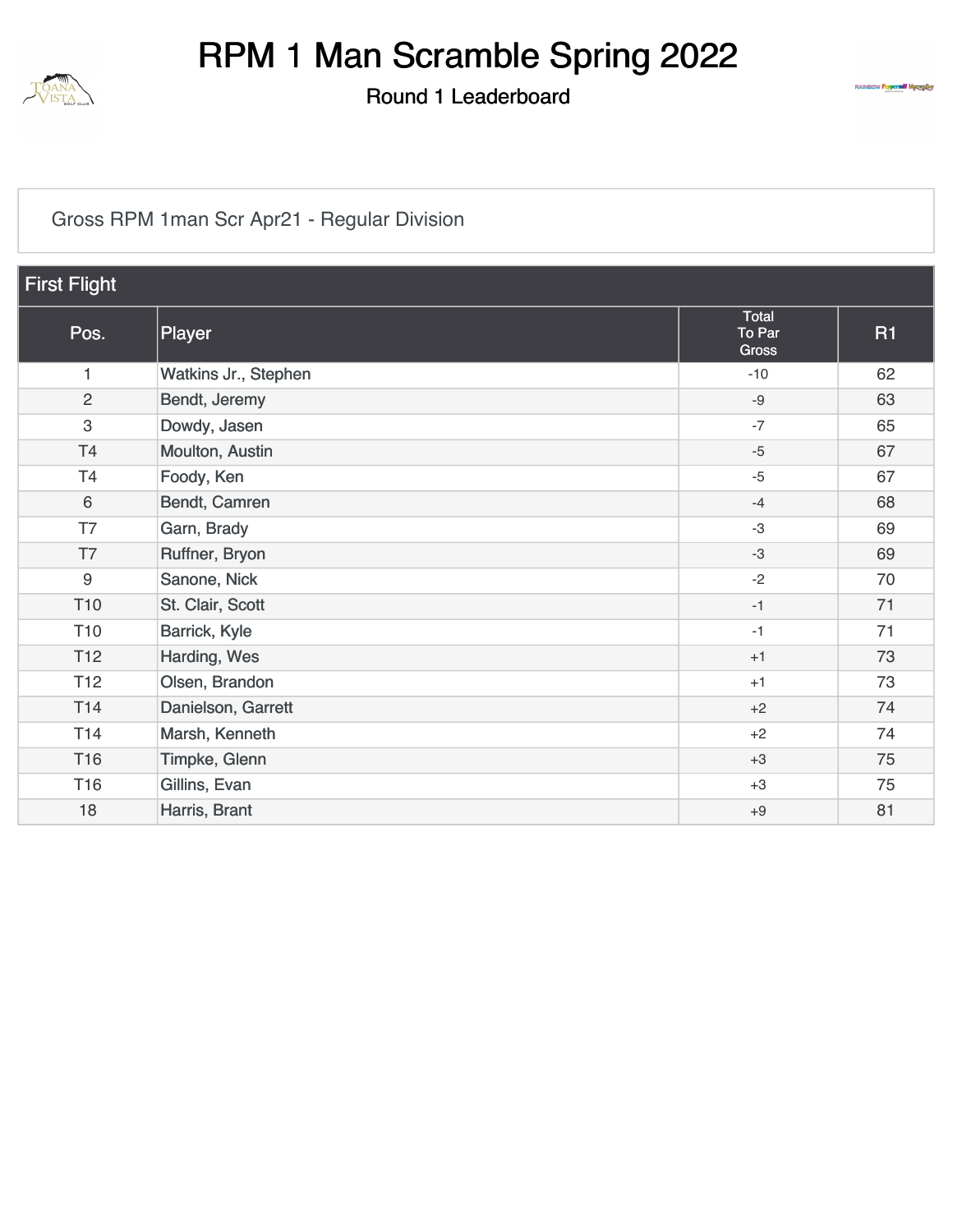

Round 1 Leaderboard



#### [Net RPM 1man Scr Apr21 - Regular Division](https://cdn2.golfgenius.com/v2tournaments/8418932398120553151?called_from=&round_index=1)

| <b>First Flight</b> |                      |                               |           |  |
|---------------------|----------------------|-------------------------------|-----------|--|
| Pos.                | Player               | Total<br>To Par<br><b>Net</b> | <b>R1</b> |  |
| 1                   | Bendt, Jeremy        | $-11$                         | 61        |  |
| T <sub>2</sub>      | Dowdy, Jasen         | $-10$                         | 62        |  |
| T <sub>2</sub>      | Foody, Ken           | $-10$                         | 62        |  |
| $\overline{4}$      | Harding, Wes         | $-9$                          | 63        |  |
| T <sub>5</sub>      | Moulton, Austin      | $-8$                          | 64        |  |
| T <sub>5</sub>      | Barrick, Kyle        | $-8$                          | 64        |  |
| T7                  | Marsh, Kenneth       | $-7$                          | 65        |  |
| T7                  | Olsen, Brandon       | $-7$                          | 65        |  |
| T7                  | Ruffner, Bryon       | $-7$                          | 65        |  |
| T <sub>10</sub>     | Bendt, Camren        | $-6$                          | 66        |  |
| T <sub>10</sub>     | Garn, Brady          | $-6$                          | 66        |  |
| T <sub>10</sub>     | St. Clair, Scott     | $-6$                          | 66        |  |
| 13                  | Timpke, Glenn        | $-4$                          | 68        |  |
| T14                 | Watkins Jr., Stephen | $-3$                          | 69        |  |
| T <sub>14</sub>     | Sanone, Nick         | $-3$                          | 69        |  |
| 16                  | Gillins, Evan        | $-1$                          | 71        |  |
| 17                  | Danielson, Garrett   | Ε                             | 72        |  |
| 18                  | Harris, Brant        | $+2$                          | 74        |  |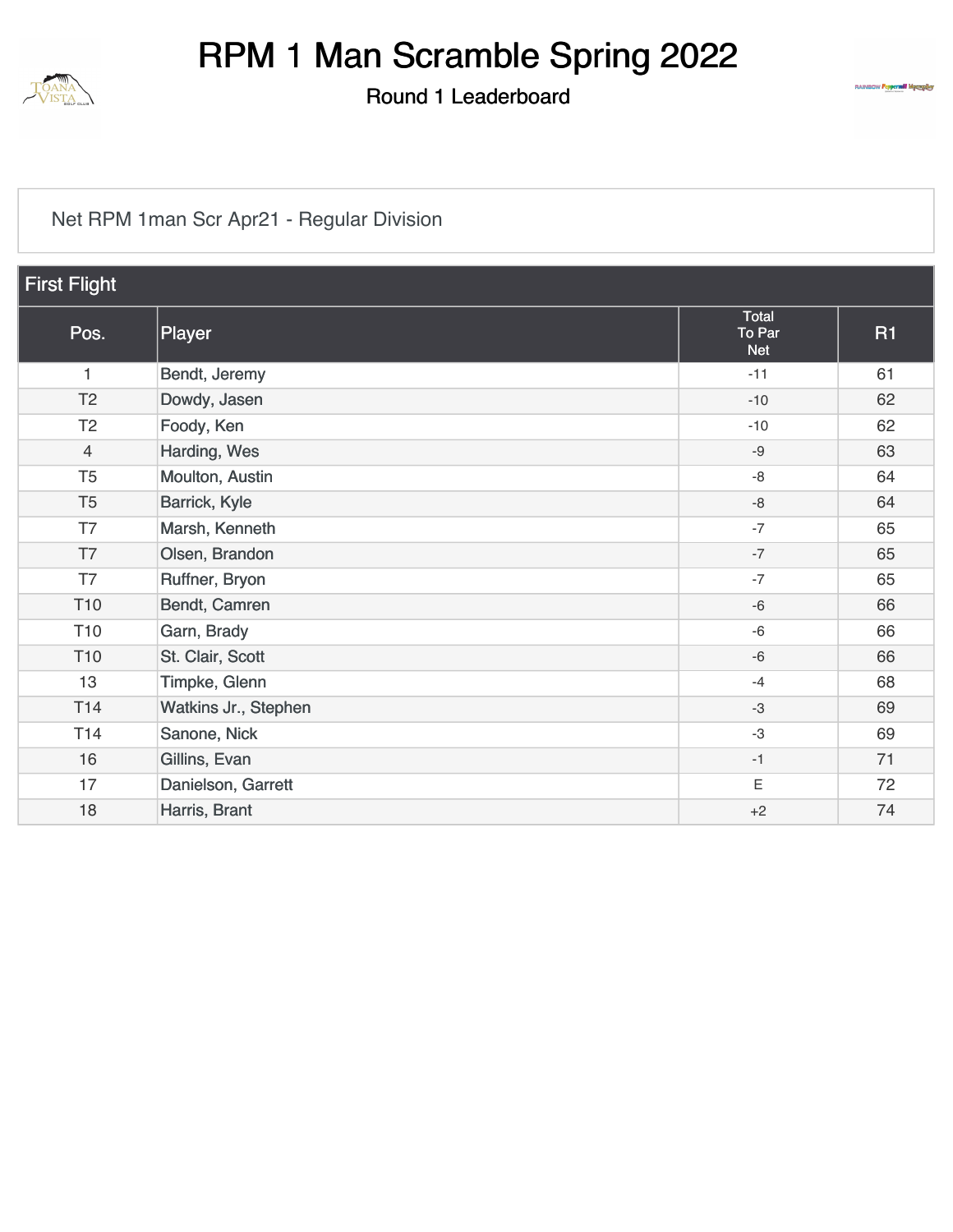

Round 1 Leaderboard



[Gross RPM 1man Scr Apr21 - Senior Division \(50 and up\)](https://cdn2.golfgenius.com/v2tournaments/8418932369397959355?called_from=&round_index=1)

| <b>First Flight</b>  |                   |                                 |           |  |  |
|----------------------|-------------------|---------------------------------|-----------|--|--|
| Pos.                 | Player            | Total<br>To Par<br><b>Gross</b> | <b>R1</b> |  |  |
| 1                    | Lyons, Herb       | $-11$                           | 61        |  |  |
| $\overline{2}$       | Pace, Tom         | $-9$                            | 63        |  |  |
| 3                    | Needles, Jesse    | $-8$                            | 64        |  |  |
| T4                   | Gordon, Gary      | $-6$                            | 66        |  |  |
| T <sub>4</sub>       | Timmons, Todd     | $-6$                            | 66        |  |  |
| T4                   | Watkins, Stephen  | $-6$                            | 66        |  |  |
| T7                   | Fustos, Rob       | $-5$                            | 67        |  |  |
| T7                   | Irons, Terry      | $-5$                            | 67        |  |  |
| T7                   | Spjute, Kurt      | $-5$                            | 67        |  |  |
| T <sub>10</sub>      | Hooper, Gary      | $-4$                            | 68        |  |  |
| T <sub>10</sub>      | Chandler, Jerry   | $-4$                            | 68        |  |  |
| T <sub>12</sub>      | Garn, Jeff        | $-3$                            | 69        |  |  |
| T <sub>12</sub>      | Kellar, Darrin    | $-3$                            | 69        |  |  |
| <b>T12</b>           | Laybourne, Larry  | $-3$                            | 69        |  |  |
| 15                   | Erickson, William | $-2$                            | 70        |  |  |
| 16                   | Barlow, Jim       | $-1$                            | 71        |  |  |
| <b>T17</b>           | Mortensen, Van    | $\mathsf E$                     | 72        |  |  |
| <b>T17</b>           | Hatfield, Gary    | $\mathsf E$                     | 72        |  |  |
| 19                   | Mabbutt, Randy    | $+1$                            | 73        |  |  |
| T20                  | Dougherty, Pat    | $+3$                            | 75        |  |  |
| T <sub>20</sub>      | Bendt, Steve      | $+3$                            | 75        |  |  |
| 22                   | Bowns, Terry      | $+4$                            | 76        |  |  |
| <b>Second Flight</b> |                   |                                 |           |  |  |

| Pos.           | Player          | Total<br>To Par<br>Gross | <b>R1</b> |
|----------------|-----------------|--------------------------|-----------|
|                | Martin, Vince   | $-5$                     | 67        |
| T <sub>2</sub> | Griffin, Randy  | $-4$                     | 68        |
| T2             | Losee, Jerry    | $-4$                     | 68        |
| T <sub>2</sub> | Sulz, Chester   | $-4$                     | 68        |
| T <sub>5</sub> | Carlisle, Kieth | -3                       | 69        |
| T <sub>5</sub> | lorg, Clay      | -3                       | 69        |
| T <sub>5</sub> | Madsen, Paul    | -3                       | 69        |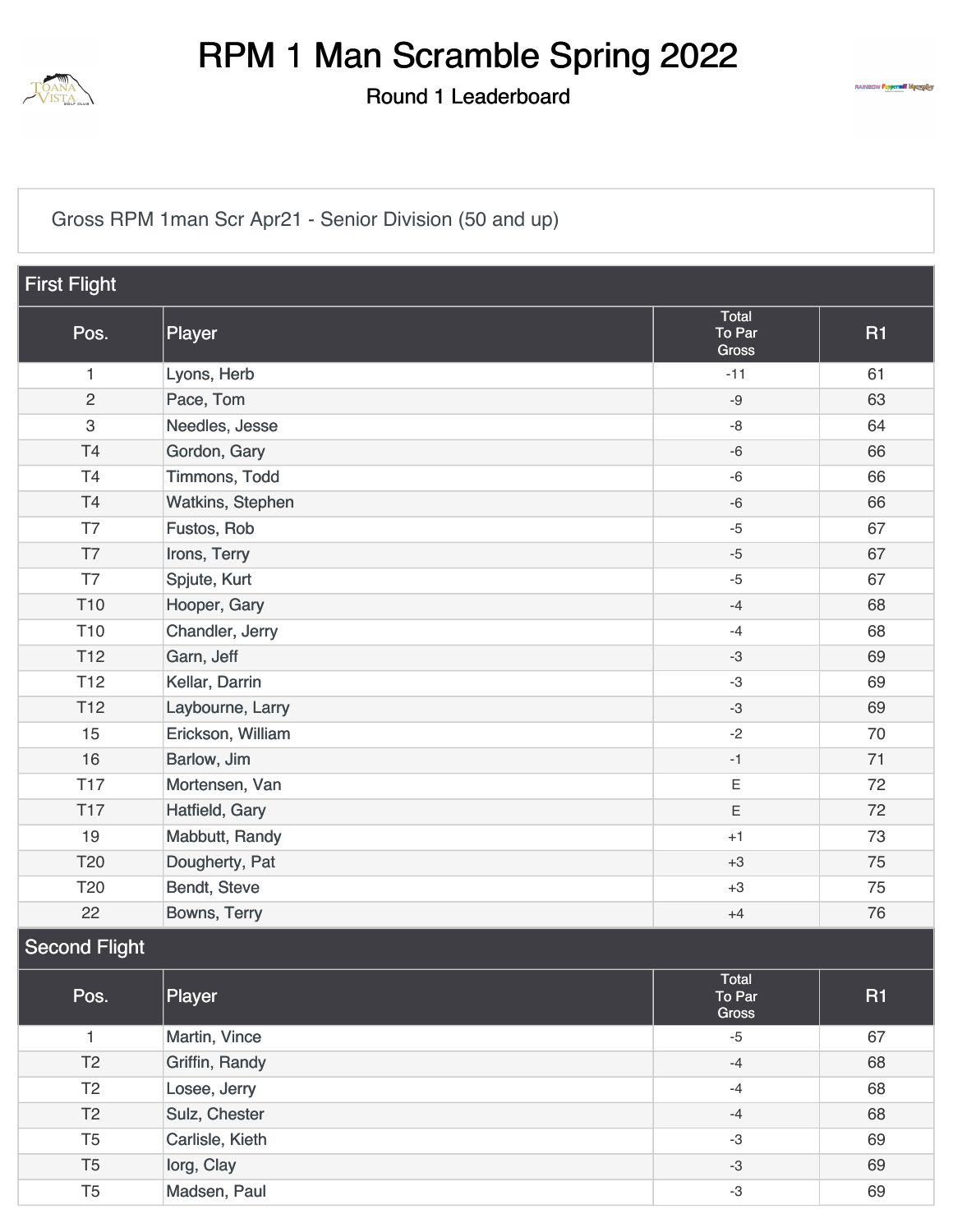

Round 1 Leaderboard



| T <sub>8</sub>            | Hilton, Sean          | $-2$                            | 70        |
|---------------------------|-----------------------|---------------------------------|-----------|
| T <sub>8</sub>            | Park, Mike            | $-2$                            | 70        |
| T <sub>8</sub>            | Zmyslo, Jerry         | $-2$                            | 70        |
| T <sub>8</sub>            | Rees, Dennis          | $-2$                            | 70        |
| T <sub>12</sub>           | Hamby, Chuck          | $-1$                            | 71        |
| T <sub>12</sub>           | Street, Blake         | $-1$                            | 71        |
| 14                        | Gluvna, Timothy       | $+1$                            | 73        |
| 15                        | Douros, John          | $+2$                            | 74        |
| 16                        | Falor, Doug           | $+3$                            | 75        |
| 17                        | Gottfredson, Paul     | $+4$                            | 76        |
| <b>T18</b>                | Thorne, Dave          | $+5$                            | 77        |
| <b>T18</b>                | <b>Tyndall, Donny</b> | $+5$                            | 77        |
| <b>T18</b>                | Crowell, Paul         | $+5$                            | 77        |
| 21                        | Smith, Paul           | $+6$                            | 78        |
| 22                        | Rose, Walter          | $+7$                            | 79        |
| <b>WD</b>                 | Snow, Jeff            | $\overline{\phantom{a}}$        | <b>WD</b> |
| <b>Third Flight</b>       |                       |                                 |           |
|                           |                       |                                 |           |
| Pos.                      | Player                | Total<br>To Par<br><b>Gross</b> | <b>R1</b> |
| $\mathbf{1}$              | Christensen, Chad     | $-1$                            | 71        |
| $\sqrt{2}$                | Zmyslo, Gerald        | $\mathsf E$                     | 72        |
| $\ensuremath{\mathsf{3}}$ | Ulibarri, Steve       | $+1$                            | 73        |
| $\overline{4}$            | Manning, Scott        | $+2$                            | 74        |
| 5                         | Tucker, Scott         | $+4$                            | 76        |
| T <sub>6</sub>            | Pearson, Dan          | $+5$                            | 77        |
| T <sub>6</sub>            | Kerr, Gordon          | $+5$                            | 77        |
| T <sub>6</sub>            | Peterson, Burtell     | $+5$                            | $77$      |
| $9\,$                     | Liddiard, Bob         | $+6$                            | 78        |
| 10                        | Rasmussen, Don        | $+8$                            | 80        |
| <b>T11</b>                | Keller, Lincoln       | $+9$                            | 81        |
| T <sub>11</sub>           | Losee, Lavell         | $+9$                            | 81        |
| <b>T11</b>                | Strong, Robert        | $+9$                            | 81        |

[Kulow, James](https://cdn2.golfgenius.com/tournaments2/details/8419720734670113367)[Chartier, Kerry](https://cdn2.golfgenius.com/tournaments2/details/8419720734670113372)[Sanders, Hart](https://cdn2.golfgenius.com/tournaments2/details/8419720734670113384)[Boggess, Brad](https://cdn2.golfgenius.com/tournaments2/details/8419720734670113383) 18 Boggess, Brad 18 Boggess, Brad 18 Boggess, Brad 194

 $+10$ +12 +13 +22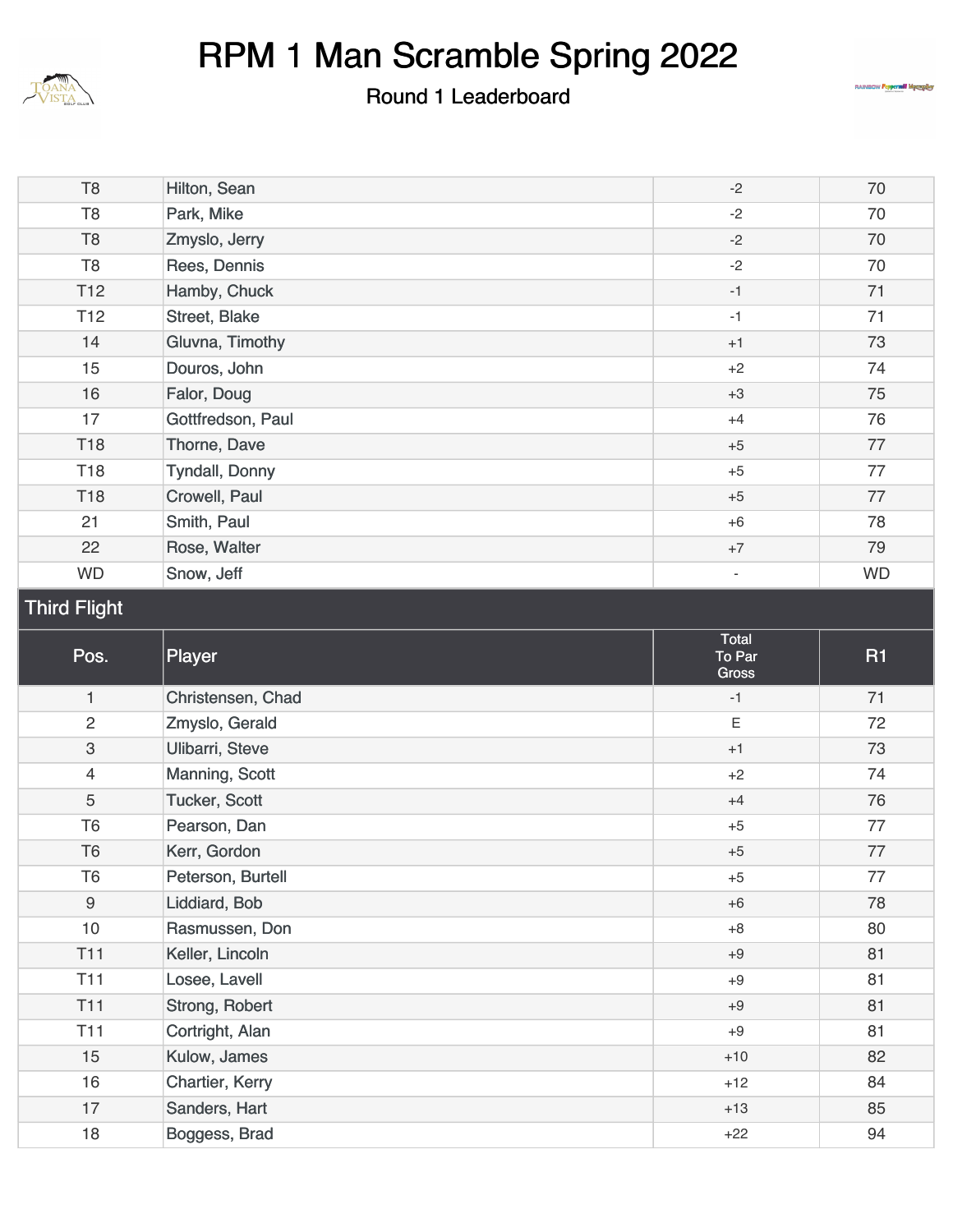

Round 1 Leaderboard



[Net RPM 1man Scr Apr21 - Senior Division \(50 and up\)](https://cdn2.golfgenius.com/v2tournaments/8418932379028081340?called_from=&round_index=1)

| <b>First Flight</b>  |                   |                               |           |  |
|----------------------|-------------------|-------------------------------|-----------|--|
| Pos.                 | Player            | Total<br>To Par<br><b>Net</b> | <b>R1</b> |  |
| $\mathbf{1}$         | Pace, Tom         | $-10$                         | 62        |  |
| $\overline{c}$       | Needles, Jesse    | $-9$                          | 63        |  |
| T <sub>3</sub>       | Gordon, Gary      | $-7$                          | 65        |  |
| T <sub>3</sub>       | Hooper, Gary      | $-7$                          | 65        |  |
| T <sub>3</sub>       | Irons, Terry      | $-7$                          | 65        |  |
| T <sub>3</sub>       | Watkins, Stephen  | $-7$                          | 65        |  |
| T7                   | Timmons, Todd     | $-6$                          | 66        |  |
| T7                   | Chandler, Jerry   | $-6$                          | 66        |  |
| T7                   | Spjute, Kurt      | $-6$                          | 66        |  |
| <b>T10</b>           | Fustos, Rob       | $-5$                          | 67        |  |
| T <sub>10</sub>      | Kellar, Darrin    | $-5$                          | 67        |  |
| T <sub>10</sub>      | Laybourne, Larry  | $-5$                          | 67        |  |
| <b>T13</b>           | Garn, Jeff        | $-4$                          | 68        |  |
| <b>T13</b>           | Barlow, Jim       | $-4$                          | 68        |  |
| <b>T15</b>           | Mortensen, Van    | $-3$                          | 69        |  |
| <b>T15</b>           | Erickson, William | $-3$                          | 69        |  |
| 17                   | Mabbutt, Randy    | $-2$                          | 70        |  |
| <b>T18</b>           | Bendt, Steve      | $\mathsf E$                   | 72        |  |
| <b>T18</b>           | Hatfield, Gary    | $\mathsf E$                   | 72        |  |
| 20                   | Dougherty, Pat    | $+1$                          | 73        |  |
| 21                   | Bowns, Terry      | $+3$                          | 75        |  |
| 22                   | Lyons, Herb       | $+9$                          | 81        |  |
| <b>Second Flight</b> |                   |                               |           |  |

| Pos.           | Player          | Total<br>To Par<br><b>Net</b> | <b>R1</b> |
|----------------|-----------------|-------------------------------|-----------|
| T1             | Carlisle, Kieth | -9                            | 63        |
| T1             | Griffin, Randy  | $-9$                          | 63        |
| T1             | Losee, Jerry    | $-9$                          | 63        |
| T1             | Martin, Vince   | -9                            | 63        |
| T <sub>5</sub> | Park, Mike      | -8                            | 64        |
| T <sub>5</sub> | Zmyslo, Jerry   | -8                            | 64        |
| T <sub>5</sub> | Sulz, Chester   | -8                            | 64        |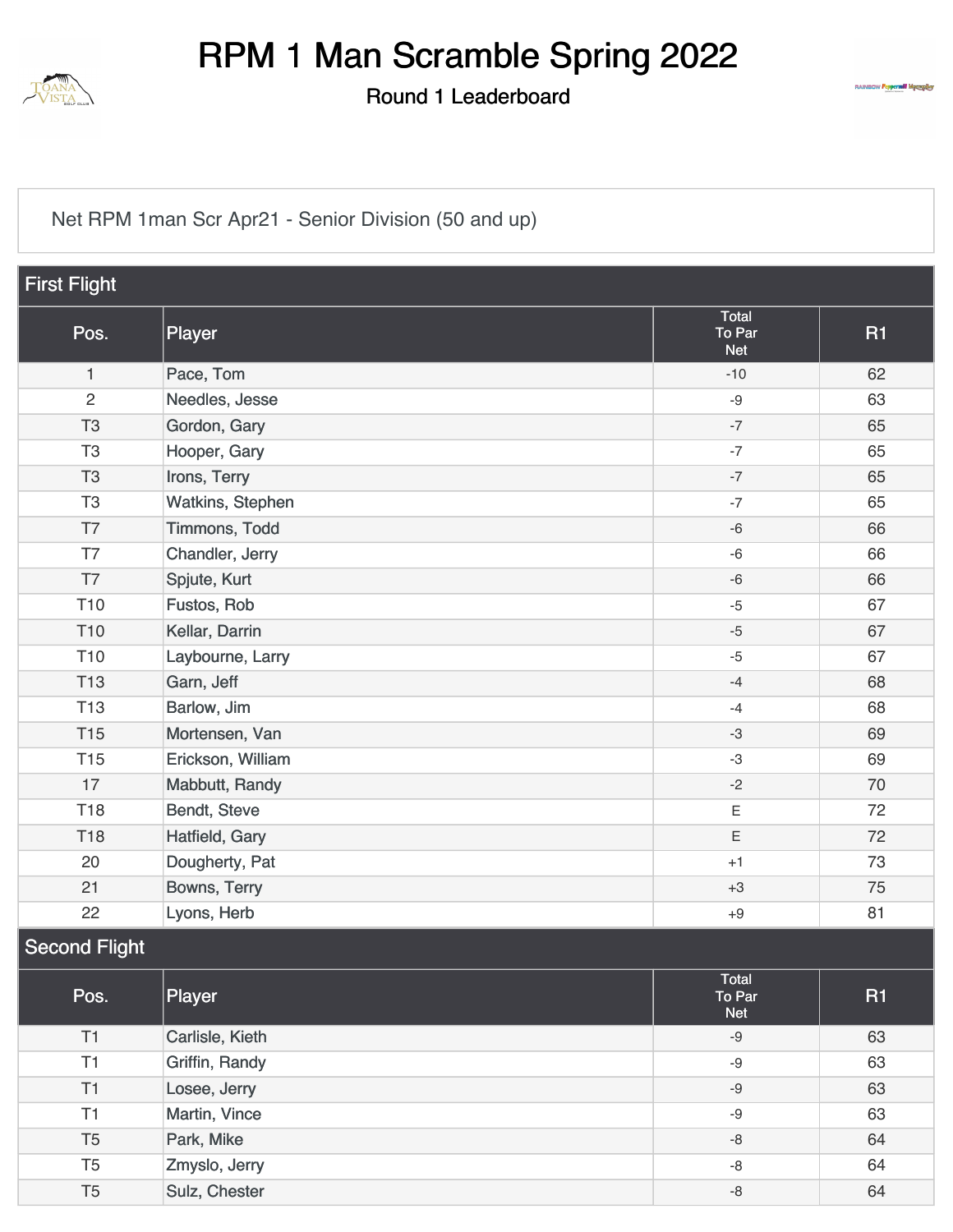

Round 1 Leaderboard



| T <sub>8</sub>      | Hamby, Chuck          | $-7$                     | 65        |
|---------------------|-----------------------|--------------------------|-----------|
| T <sub>8</sub>      | lorg, Clay            | $\textnormal{-}7$        | 65        |
| T <sub>8</sub>      | Street, Blake         | $-7$                     | 65        |
| T <sub>8</sub>      | Rees, Dennis          | $-7$                     | 65        |
| T <sub>8</sub>      | Madsen, Paul          | $-7$                     | 65        |
| 13                  | Hilton, Sean          | $-6$                     | 66        |
| 14                  | Gluvna, Timothy       | $-3$                     | 69        |
| T <sub>15</sub>     | Douros, John          | $-2$                     | 70        |
| T <sub>15</sub>     | Falor, Doug           | $-2$                     | 70        |
| T17                 | Thorne, Dave          | $-1$                     | 71        |
| <b>T17</b>          | Gottfredson, Paul     | $-1$                     | 71        |
| T <sub>17</sub>     | Crowell, Paul         | $-1$                     | 71        |
| 20                  | <b>Tyndall, Donny</b> | Ε                        | 72        |
| 21                  | Smith, Paul           | $+1$                     | 73        |
| 22                  | Rose, Walter          | $+2$                     | 74        |
| <b>WD</b>           | Snow, Jeff            | $\overline{\phantom{a}}$ | <b>WD</b> |
| <b>Third Flight</b> |                       |                          |           |
| Pos.                | Player                | Total<br>To Par          | <b>R1</b> |
|                     |                       | <b>Net</b>               |           |
| 1                   | Christensen, Chad     | $\mbox{-}8$              | 64        |
| $\overline{2}$      | Zmyslo, Gerald        | $-7$                     | 65        |
| T <sub>3</sub>      | Manning, Scott        | $-6$                     | 66        |
| T <sub>3</sub>      | Ulibarri, Steve       | $-6$                     | 66        |
| T <sub>5</sub>      | Pearson, Dan          | $-4$                     | 68        |
| T <sub>5</sub>      | Tucker, Scott         | $-4$                     | 68        |
| T <sub>5</sub>      | Peterson, Burtell     | $-4$                     | 68        |
| $\,8\,$             | Keller, Lincoln       | $-3$                     | 69        |
| T <sub>9</sub>      | Kerr, Gordon          | $-2$                     | 70        |
| T <sub>9</sub>      | Strong, Robert        | $-2$                     | 70        |
| T <sub>9</sub>      | Liddiard, Bob         | $-2$                     | 70        |
| T <sub>12</sub>     | Rasmussen, Don        | $-1$                     | 71        |
| T <sub>12</sub>     | Kulow, James          | $-1$                     | 71        |
| T14                 | Losee, Lavell         | $+1$                     | 73        |
| T14                 | Cortright, Alan       | $+1$                     | 73        |
| 16                  | Chartier, Kerry       | $+3$                     | 75        |
| 17                  | Sanders, Hart         | $+5$                     | 77        |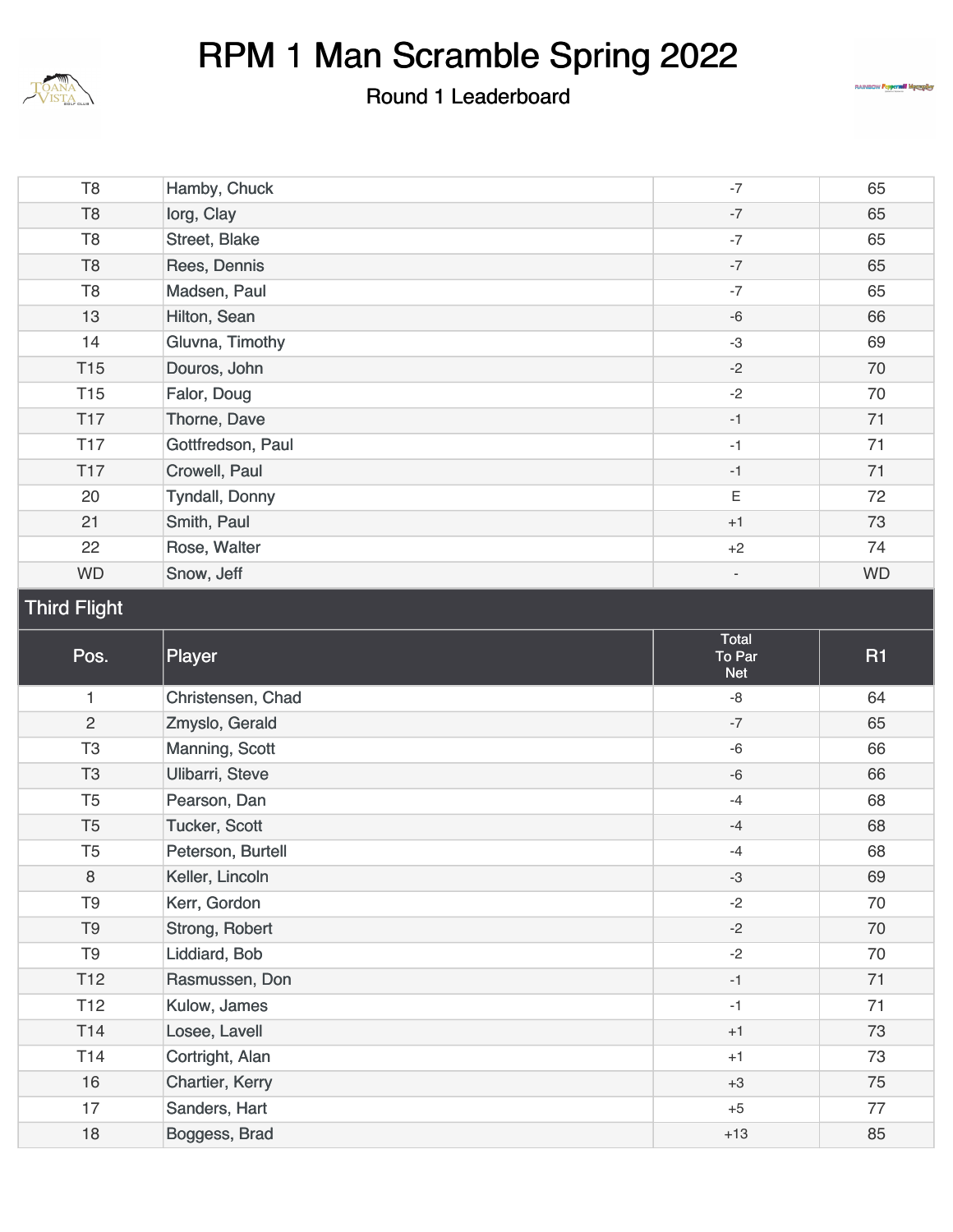

Round 1 Leaderboard



#### [Net Skins- Round 1 - Regular Division](https://cdn2.golfgenius.com/v2tournaments/8393024375082765008?called_from=&round_index=1)

| First Flight         |              |              |                           |  |  |
|----------------------|--------------|--------------|---------------------------|--|--|
| Player               | <b>Skins</b> | <b>Purse</b> | <b>Details</b>            |  |  |
| Harding, Wes         | 2            | \$30.00      | Eagle on 13, Birdie on 16 |  |  |
| Watkins Jr., Stephen |              | \$15.00      | Eagle on 12               |  |  |
| St. Clair, Scott     |              | \$15.00      | Eagle on 10               |  |  |
| <b>Barrick, Kyle</b> |              | \$15.00      | Eagle on 2                |  |  |
| Marsh, Kenneth       |              | \$15.00      | Eagle on 5                |  |  |
|                      |              |              |                           |  |  |

Total Purse Allocated: \$90.00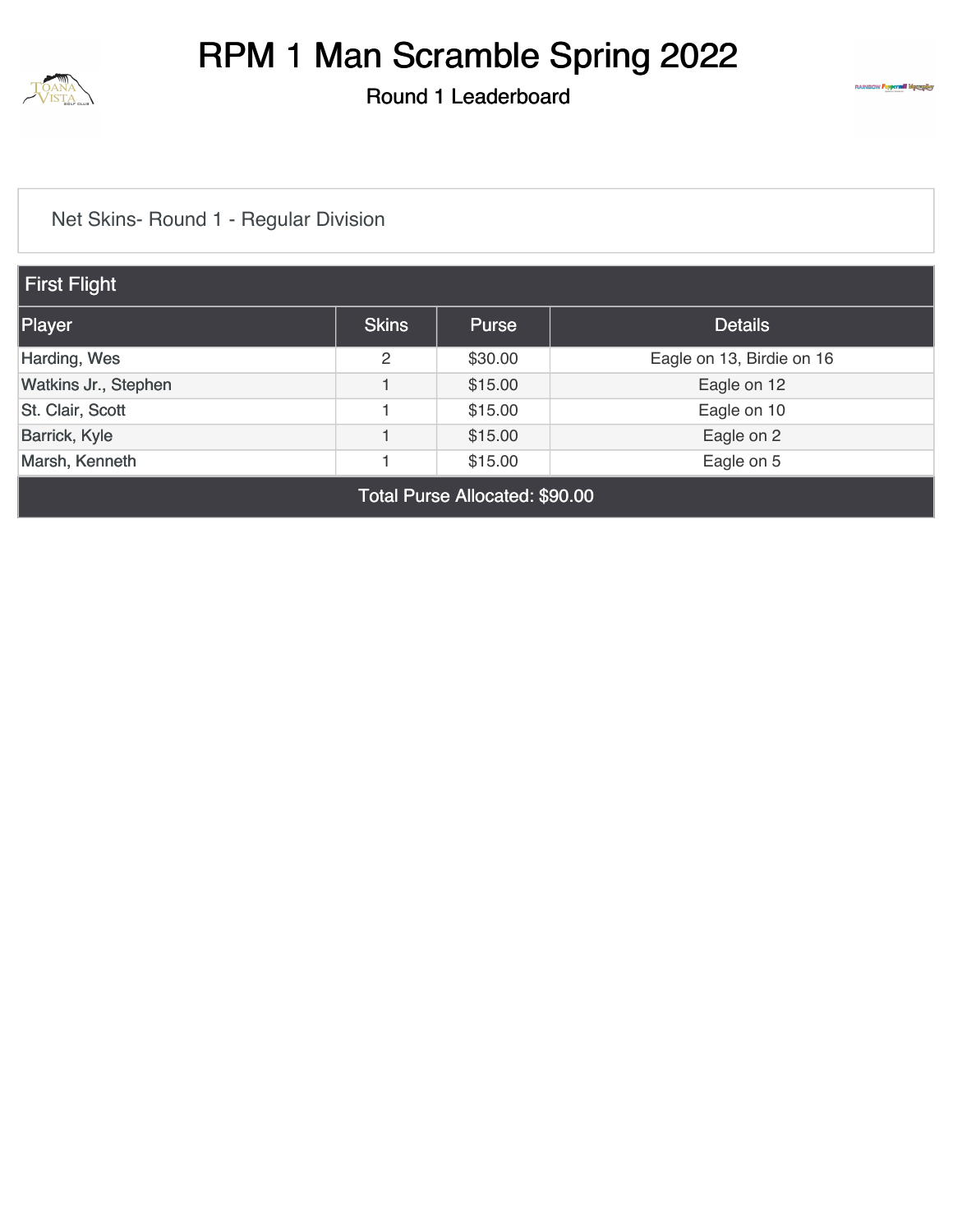

Round 1 Leaderboard



[Net Skins- Round 1 - Senior Division \(50 and up\)](https://cdn2.golfgenius.com/v2tournaments/8393024356325837519?called_from=&round_index=1)

| <b>First Flight</b>  |                |                                     |                           |  |  |  |
|----------------------|----------------|-------------------------------------|---------------------------|--|--|--|
| Player               | <b>Skins</b>   | Purse                               | <b>Details</b>            |  |  |  |
| Lyons, Herb          | $\mathbf{1}$   | \$55.00                             | Eagle on 3                |  |  |  |
| Irons, Terry         | 1              | \$55.00                             | Eagle on 4                |  |  |  |
| <b>Second Flight</b> |                |                                     |                           |  |  |  |
| Player               | <b>Skins</b>   | Purse                               | <b>Details</b>            |  |  |  |
| Street, Blake        | $\overline{2}$ | \$32.00                             | Birdie on 1, Birdie on 14 |  |  |  |
| Zmyslo, Jerry        |                | \$16.00                             | Eagle on 18               |  |  |  |
| Madsen, Paul         | 1              | \$16.00                             | Birdie on 16              |  |  |  |
| Rees, Dennis         | 1              | \$16.00                             | Birdie on 2               |  |  |  |
| Hamby, Chuck         |                | \$16.00                             | Eagle on 4                |  |  |  |
| Martin, Vince        | 1              | \$16.00                             | Birdie on 6               |  |  |  |
| <b>Third Flight</b>  |                |                                     |                           |  |  |  |
| Player               | <b>Skins</b>   | Purse                               | <b>Details</b>            |  |  |  |
| Peterson, Burtell    | 1              | \$22.00                             | Eagle on 16               |  |  |  |
| Ulibarri, Steve      | 1              | \$22.00                             | Eagle on 18               |  |  |  |
| Keller, Lincoln      | 1              | \$22.00                             | Eagle on 6                |  |  |  |
| Liddiard, Bob        | 1              | \$22.00                             | Eagle on 7                |  |  |  |
|                      |                | $T - 1 - 1$ D All., $-1 - 1$ , $AQ$ |                           |  |  |  |

Total Purse Allocated: \$310.00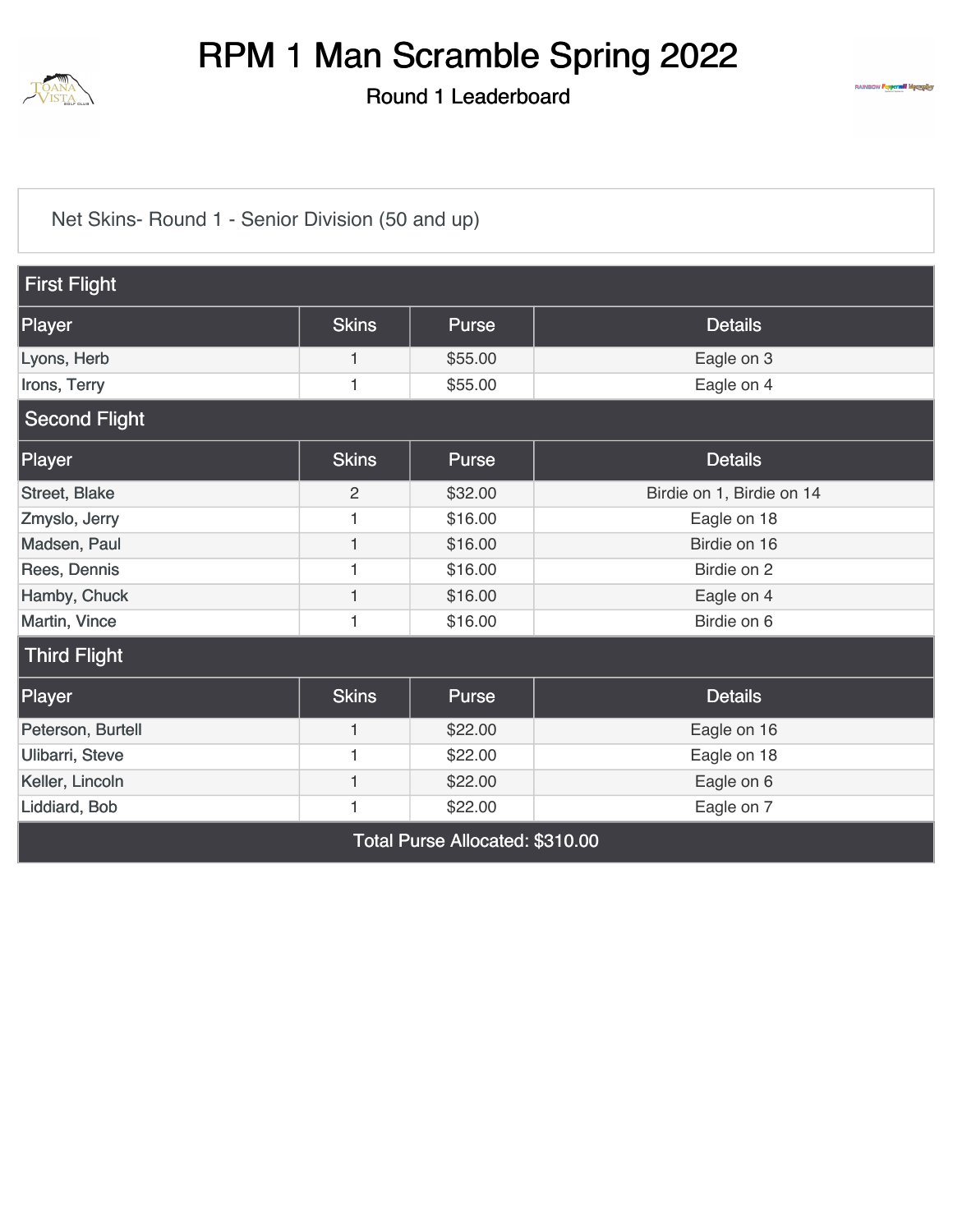

Round 1 Leaderboard



[Gross Skins- Round 1 - Regular Division](https://cdn2.golfgenius.com/v2tournaments/8393024391121783506?called_from=&round_index=1)

| First Flight                   |              |              |                |  |
|--------------------------------|--------------|--------------|----------------|--|
| Player                         | <b>Skins</b> | <b>Purse</b> | <b>Details</b> |  |
| Watkins Jr., Stephen           |              | \$22.00      | Eagle on 12    |  |
| St. Clair, Scott               |              | \$22.00      | Eagle on 10    |  |
| Bendt, Jeremy                  |              | \$22.00      | Birdie on 6    |  |
| Dowdy, Jasen                   |              | \$22.00      | Birdie on 7    |  |
| Total Purse Allocated: \$88.00 |              |              |                |  |